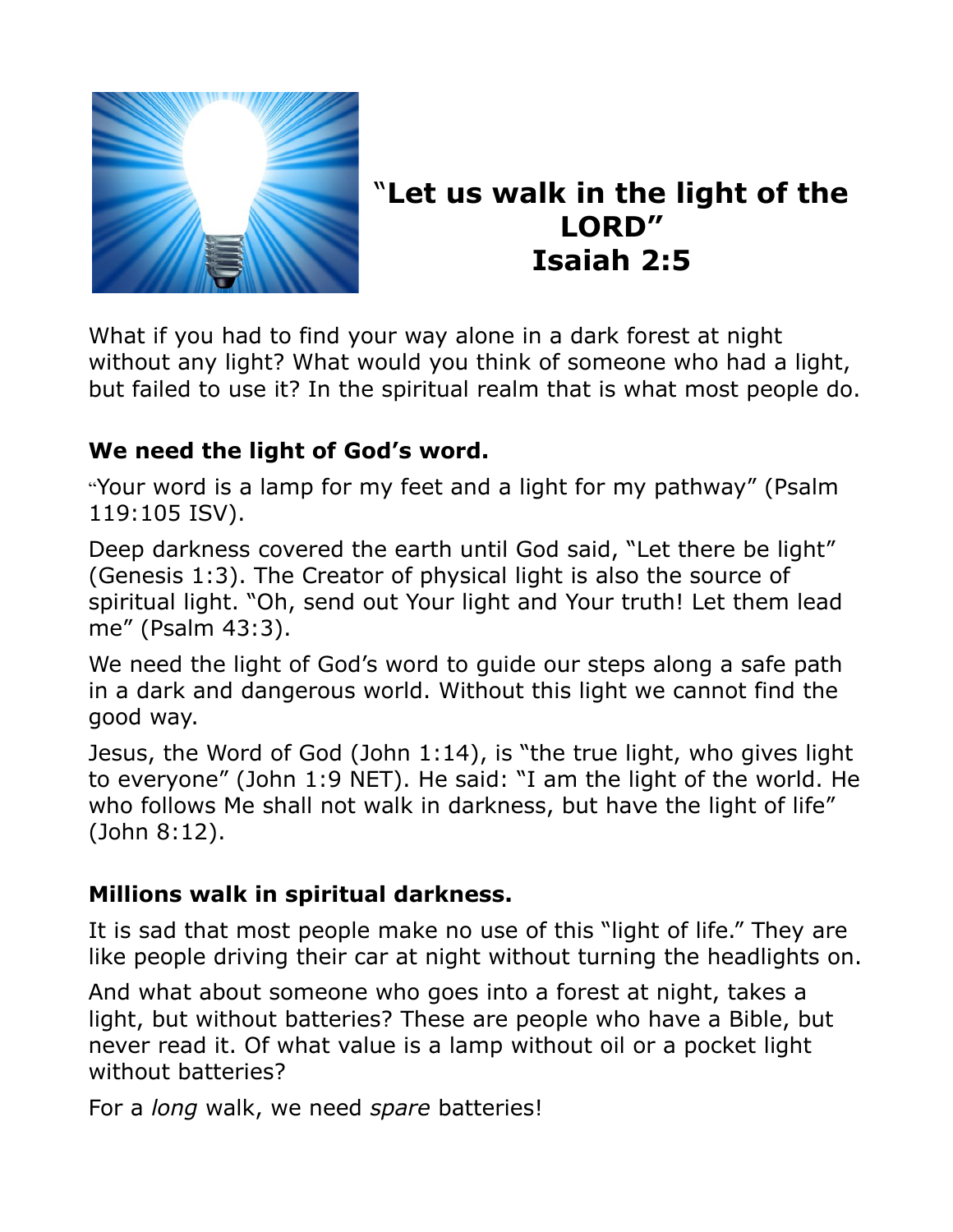Jesus told about ten virgins who took their lamps to meet the bridegroom (Matthew 25:1-13). Five were wise. They had *extra* oil. Five were foolish. They had oil in their lamps, but no reserves. As the bridegroom approached, their lamps started flickering out. These people have some light from God's word but not enough.

### **The light of life must enlighten our heart.**

The word of God must *dwell* in us *richly* (Colossians 3:16).

Before the word can *reside* in our heart it must enter our mind through our eyes and ears. We do not have a slot for a Bible memory card on the top of our head. To have God's word in our heart we must listen to the word being preached, participate in Bible studies, and read the Scriptures. Human memory must be refreshed and strengthened by repetition.

We must know what the Bible says, but that is not sufficient. We must also understand the word of God. His word must *enlighten* the eyes of our understanding (Ephesians 1:17, 18).

## **We must** *walk* **in the light (1 John 1:6, 7).**

This spiritual enlightenment must guide our lives: "Let the word of Christ dwell in you richly in all wisdom, teaching and admonishing one another in psalms and hymns and spiritual songs, singing with grace in your hearts to the Lord. And whatever you do in word or deed, do all in the name of the Lord Jesus, giving thanks to God the Father through Him" (Colossians 3:16, 17).

When we walk in the light we do everything "in the name of the Lord" which means "under His authority."

Some people misuse this passage. They think they can *do whatever they want* as long as they *say* they are doing it in the name of the Lord! But Jesus warned: "Not everyone who says to Me, 'Lord, Lord,' shall enter the kingdom of heaven, but he who does the will of My Father in heaven" (Matthew 7:21).

To be done in the name of the Lord, our words and deeds must be based on the word of God! That is why His word must dwell in us richly, so we can know what to do and what to say! Only then can we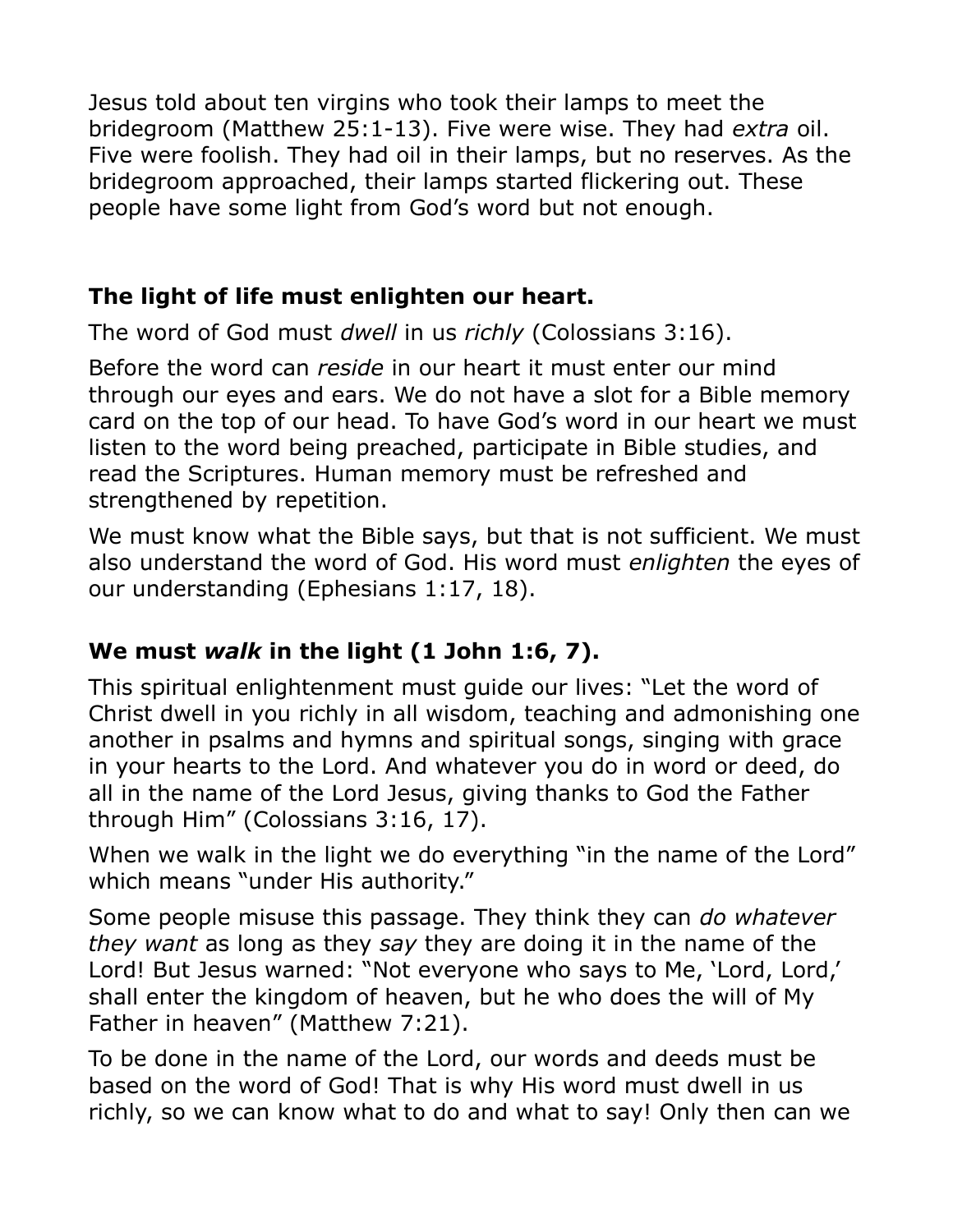walk in the light and do all in the name of the Lord.

To walk in the light, we need a good supply of extra oil! God's word must dwell in us richly and that word must guide our lives.

"We also have the prophetic word made more sure, which you do well to heed as a light that shines in a dark place, until the day dawns and the morning star rises in your hearts" (2 Peter 1:19).

By heeding this word, we follow Christ "the Bright and Morning Star" (Revelation 22:16). He "went about doing good" (Acts 10:38). We follow His example "by patient continuance in doing good" (Romans 2:7).

When we walk in the light we follow God's pattern for our lives. Paul charged Timothy: "Hold fast the pattern of sound words which you have heard from me" (2 Timothy 1:13).

A pattern is a binding example. What happens if a pattern is not followed carefully? If someone cuts out a dress haphazardly, without closely following the pattern, it will not be a presentable dress.

In explaining salvation by grace to the saints at Rome, Paul said: "But God be thanked that though you were slaves of sin, yet you obeyed from the heart that form of doctrine to which you were delivered" (Romans 6:17).

The word translated "form" has the basic meaning of "mould" and refers to the prescribed form or pattern of something.

Thus, God has subjected us to a prescribed form of doctrine that we must gladly obey.

To walk in the light we must follow God's pattern for our lives. The light does not follow us, we must follow the light. We must walk *in the light*!

### **We must avoid darkness.**

To walk in the light we must refrain from walking where there is *no* light! What if we leave the well-lit pathway and wander off in the dark?

To walk in the light we must enter the *small* gate and stay on the *narrow* path: "Enter through the narrow gate; for the gate is wide and the way is broad that leads to destruction, and there are many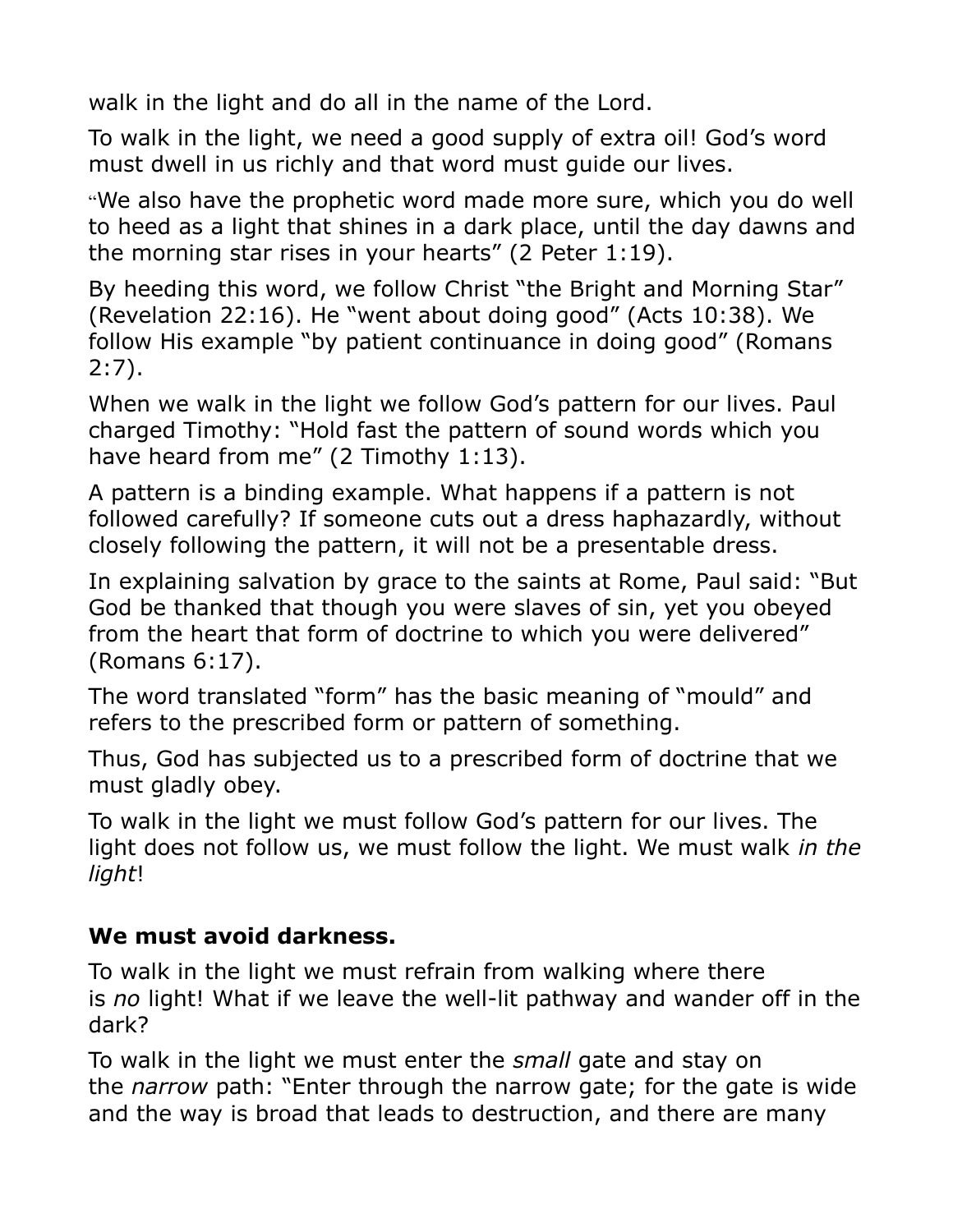who enter through it. For the gate is small and the way is narrow that leads to life, and there are few who find it" (Matthew 7:13, 14 NASB).

Avoiding darkness involves the daily choices of our lives. It is not stepping into the darkness of sinful ways, being careful what we allow our eyes to see, what TV shows we watch, what websites we visit, what books we read, what words we speak, what thoughts we nourish. Such choices determine whether we are walking in the light where God is or in the darkness where Satan is.

Avoiding darkness also requires the avoidance of religious practices that God has not prescribed.

Paul wanted the Corinthians to learn "not to go beyond what is written" (1 Corinthians 4:6 NET). "Any one who goes ahead and does not abide in the doctrine of Christ does not have God" (2 John 9 RSV). In Isaiah 8:20 we read: "To the law and to the testimony! If they do not speak according to this word, it is because there is no light in them." Peter commanded: "If anyone speaks, let him speak as the oracles of God" (1 Peter 4:11).

What we do and say, both religiously and in our daily lives, must be based on the word of God. Otherwise we are walking where the light is *not* shining.

#### **The blind cannot see the light.**

Light has no value for someone who is blind. He cannot recognize light and he does not benefit from light.

This also applies to the spiritually blind. Jesus said of the hypocritical religious leaders of His time: "Let them alone. They are blind leaders of the blind. And if the blind leads the blind, both will fall into a ditch" (Matthew 15:14).

"The lamp of the body is the eye. If therefore your eye is good, your whole body will be full of light. But if your eye is bad, your whole body will be full of darkness. If therefore the light that is in you is darkness, how great is that darkness!" (words of Jesus in Matthew 6:22, 23).

Rather than having the eyes of their understanding enlightened (Ephesians 1:18), the spiritually blind have "their understanding darkened, being alienated from the life of God, because of the ignorance that is in them, because of the blindness of their heart"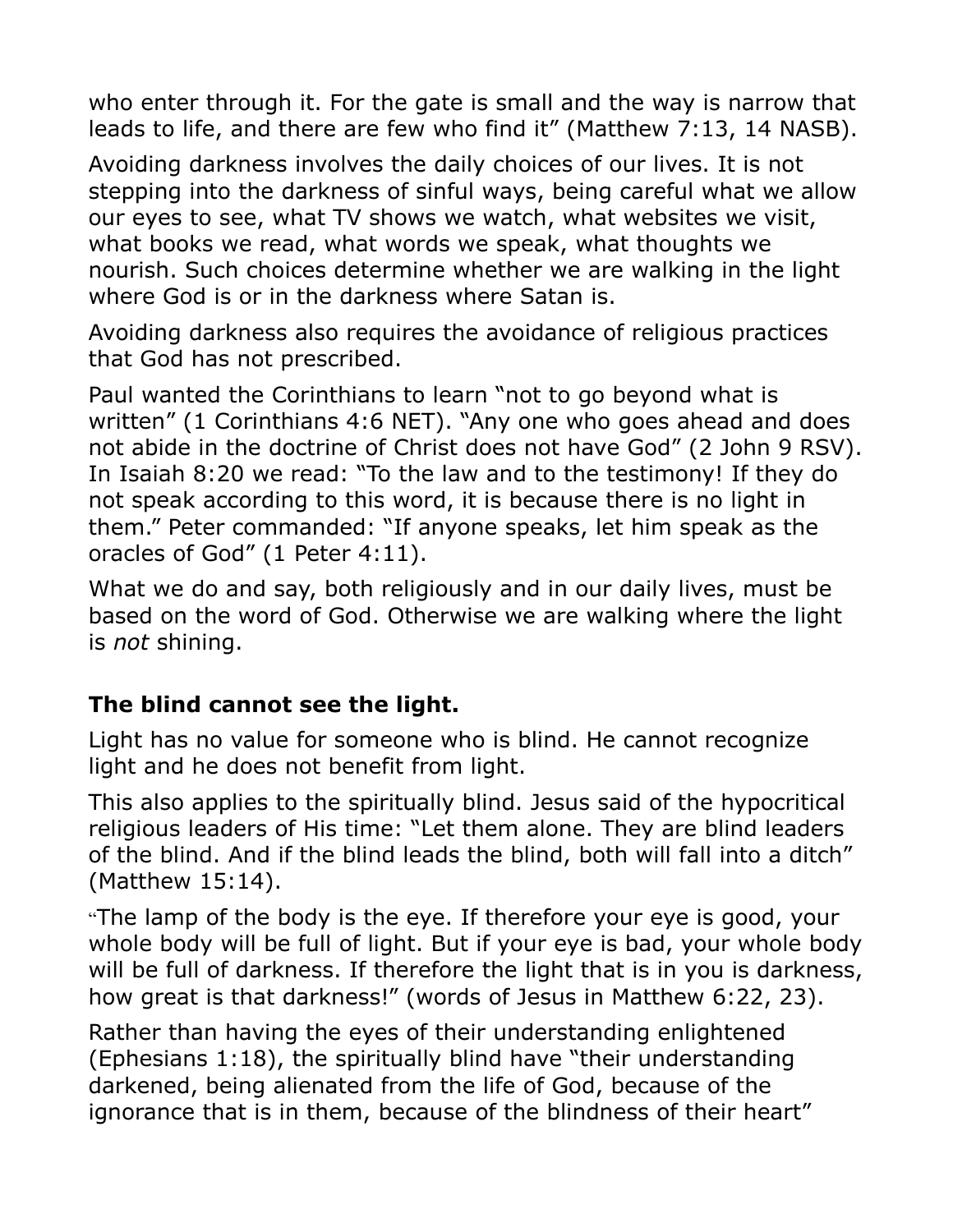(Ephesians 4:17, 18).

Spiritual blindness can result from *hatred*. John warns: "But he who hates his brother is in darkness and walks in darkness, and does not know where he is going, because the darkness has blinded his eyes" (1 John 2:11). Eyes that lack love are blind to the light of God's word.

Spiritual blindness can result from *rebelliousness*. Ezekiel was told: "Son of man, you dwell in the midst of a rebellious house, which has eyes to see but does not see, and ears to hear but does not hear; for they are a rebellious house" (Ezekiel 12:2).

The eyes of the rebellious are blind to the light of God's word. Rebellious people do not want to submit to the authority of God.

Rebellion is a fundamental cause of the apostasy of Christendom. Denominations are rebellious. They walk in darkness because they do not submit to God's word. They do many things that are not prescribed in the New Testament - even things that are specifically forbidden, and they neglect to do what is prescribed. They just do what they want to do, or follow their own traditions.

People who do not want to practice the truth shun the light: "And this is the condemnation, that the light has come into the world, and men loved darkness rather than light, because their deeds were evil. For everyone practicing evil hates the light and does not come to the light, lest his deeds should be exposed. But he who does the truth comes to the light, that his deeds may be clearly seen, that they have been done in God" (John 3:19-21).

They who are spiritually blind because of hatred, rebelliousness, or rejection of the truth cannot see the light.

### **What have we learned?**

We need the light of God's word. His word is a lamp for our feet and a light for our path. Millions walk in spiritual darkness. The light of life must enlighten our heart. To walk in the light, we must know the Scriptures, understand the word, and do the will of God. We follow Jesus Christ, the light of the world. We do not walk where there is no light. The spiritually blind cannot see the light.

### **They who walk in the light have fellowship with God.**